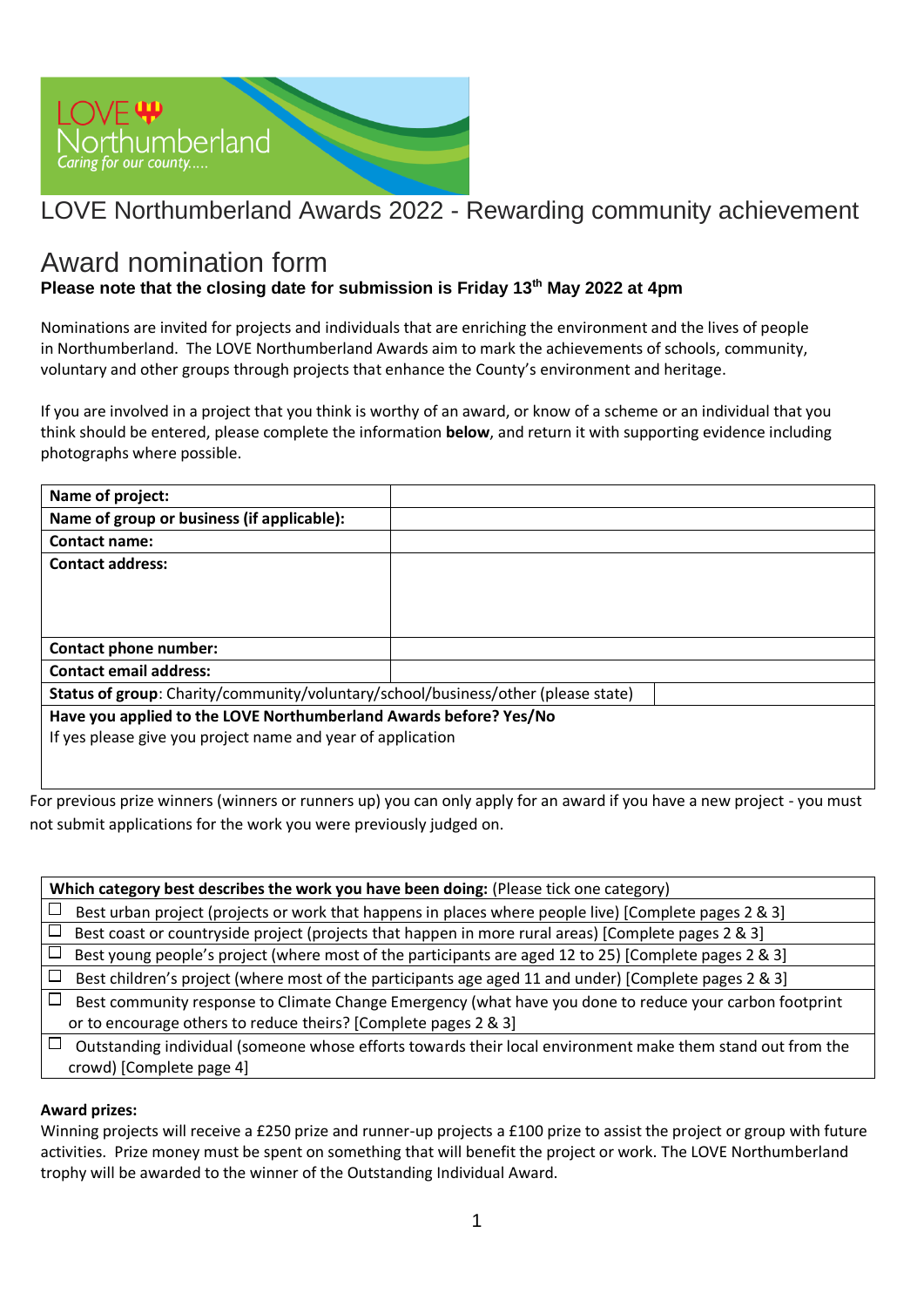| Please tell us how you would spend the prize money if your project was successful:                                  |  |  |
|---------------------------------------------------------------------------------------------------------------------|--|--|
|                                                                                                                     |  |  |
|                                                                                                                     |  |  |
|                                                                                                                     |  |  |
|                                                                                                                     |  |  |
|                                                                                                                     |  |  |
|                                                                                                                     |  |  |
| <b>Project location:</b>                                                                                            |  |  |
| Length of time group has been together (if applicable):                                                             |  |  |
| How often does your group meet (if applicable)?                                                                     |  |  |
| Length of time project or work has been running:                                                                    |  |  |
| Details of project: Please provide a description of up to 250 words about your project or the work you have been    |  |  |
| doing which shows how much it demonstrates 'LOVE' of Northumberland (you may continue on another sheet if           |  |  |
| you wish). Please also provide other evidence such as copies of newspaper articles, before and after photos, photos |  |  |
| of volunteers at work (maximum 8 items please).                                                                     |  |  |
|                                                                                                                     |  |  |
|                                                                                                                     |  |  |
|                                                                                                                     |  |  |
|                                                                                                                     |  |  |
|                                                                                                                     |  |  |
|                                                                                                                     |  |  |
|                                                                                                                     |  |  |
|                                                                                                                     |  |  |
|                                                                                                                     |  |  |
|                                                                                                                     |  |  |
|                                                                                                                     |  |  |
|                                                                                                                     |  |  |
|                                                                                                                     |  |  |

**Environmental benefits: Has the initiative benefited Northumberland's Local Heritage, Biodiversity or Local Environmental Quality?** This could be places or wildlife.

**Community benefits: Does the initiative benefit a wide cross section of the community (age/gender/race/disability)?** Please indicate whether the project is accessible to the general public, free of charge.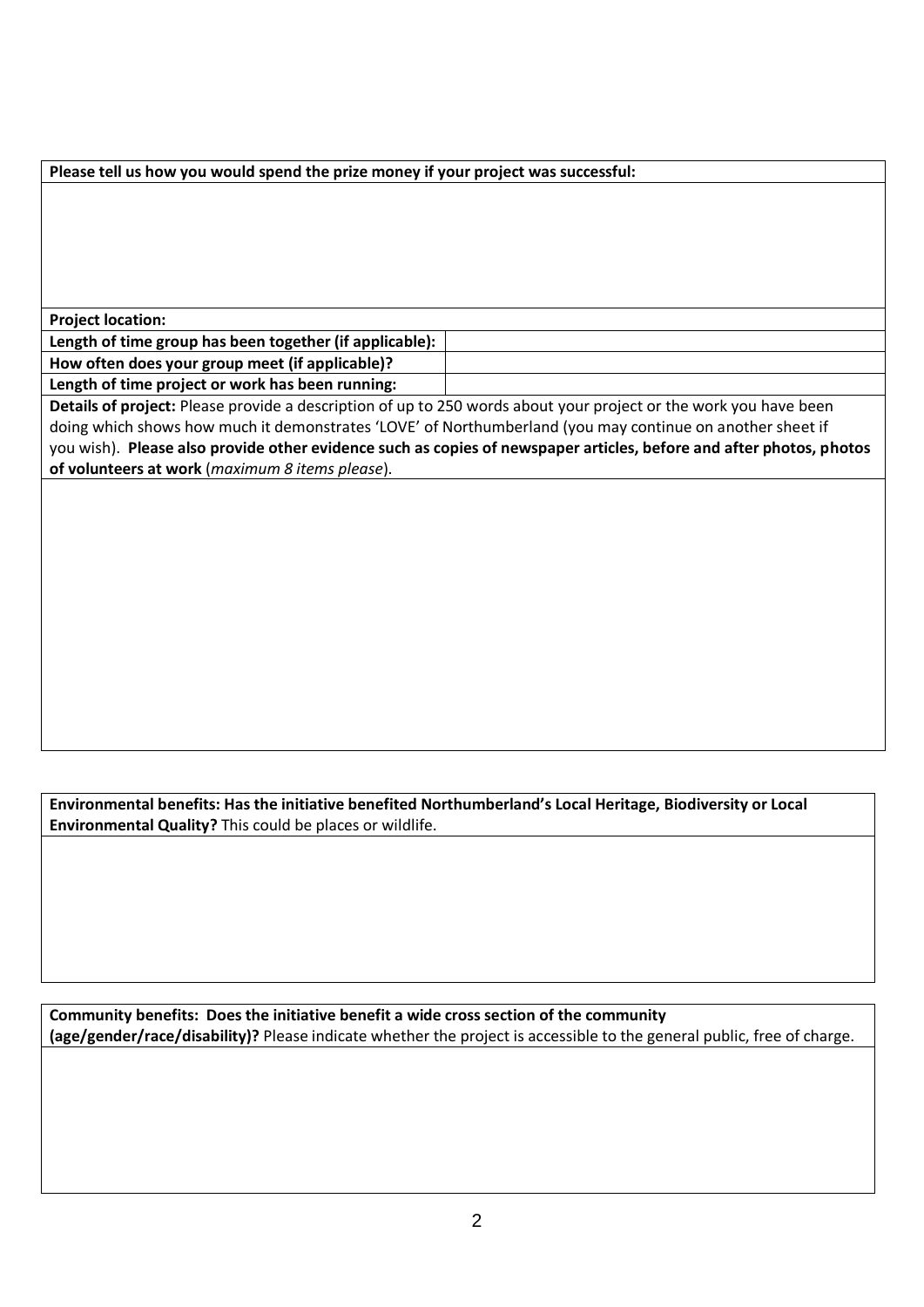**Community Involvement/Engagement: Has the initiative involved and engaged with a wide cross section of the community (age/gender/race/disability/press/other news media)?**

**Volunteer Involvement: Are volunteers involved in the delivery of the initiative (How many/How often)?**

**Fundraising: Is there evidence of funds or other resources raised or fund raising efforts (Amount raised/Number of applications)?** 

**Innovation: Does the initiative demonstrate novelty or innovation in any of the above areas?**

**Ambition and future plans: What are the group's plans for the future?**